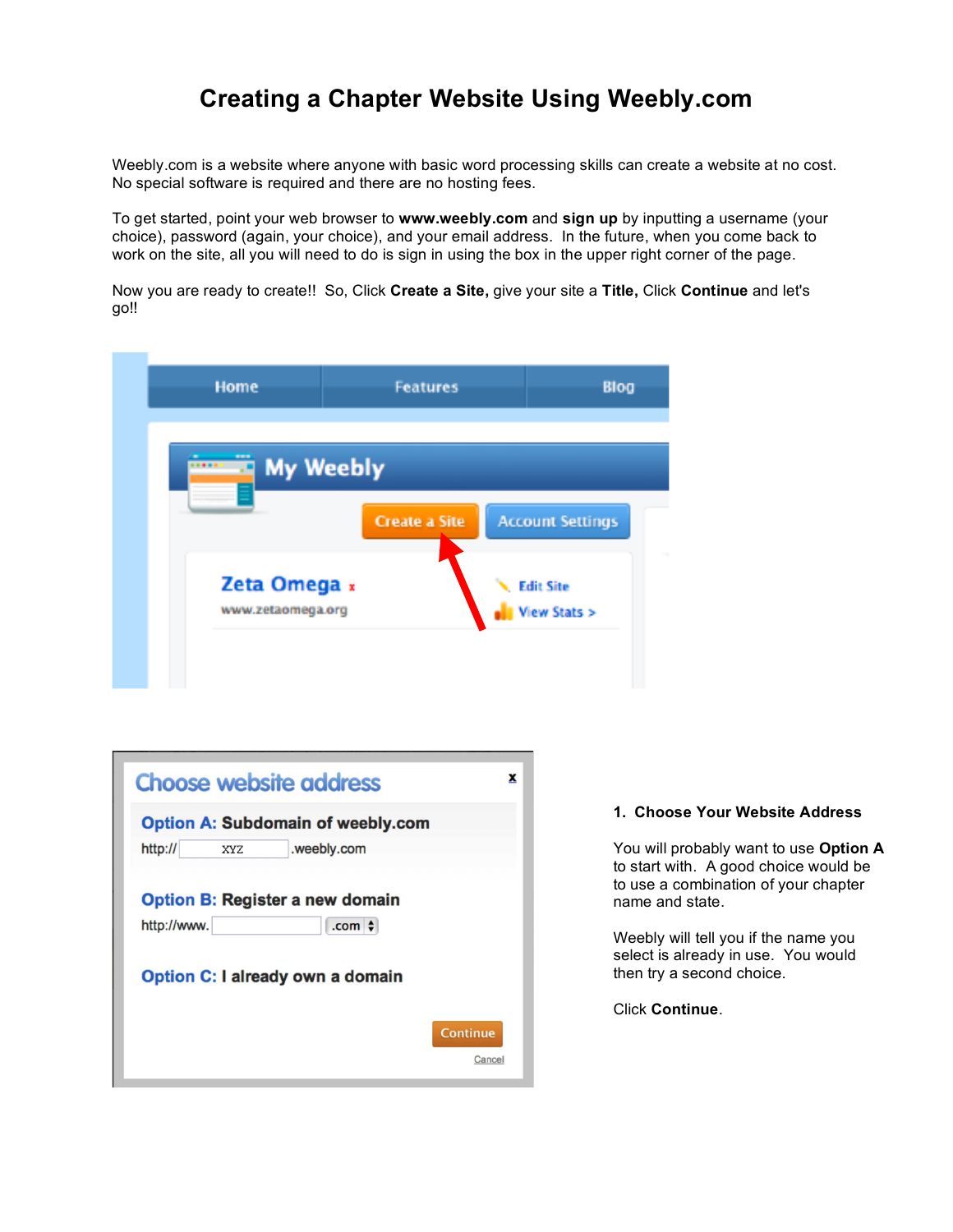## **2. Look over the Basics. Element, Design, Pages, Settings**

The next page you will see is the **Weebly Editor**. This is where you will work your magic. Beside the words Weebly Editor (top of the webpage), you will notice four tabs - Elements, Design, Pages, and Settings. If you like, explore those tabs a little bit. Also, notice that on the right side of the page (again, near the top) there is the word **Help!** Do not be afraid to click there. **You will find the help section to be very useful...it has videos to demonstrate how to use Weebly**. After you have finished exploring, let's settle down to business.

## **3. Select a Design**

In the Weebly Editor, click the **Design** tab. There are over 70 designs from which you can choose. Just pick one. You can always change it later if you decide you would like a different design. For some of the designs, the images and banners can be changed; however, that is a little bit more complex than we want to get into right now. My advice would be to select a fairly simple design.

#### **4. Set Up Pages.**

Now would be a good time to set up a few pages for your site. Hopefully, you have a plan of what you want on your site. Some suggested pages would be Home (of course!), Schedule and/or Calendar, Newsletters, Officers, Committees, Photos, Standing Rules.

- Click the **Pages** tab.
- Click **New Page** and type the name of the new page in the blank beside **Page Name:**
- Select **Yes** for **Show in Navigation** and click **Save**.
- **The new page name will show up on your navigation bar.**
- Repeat this process for the pages you want. You may delete a page, rearrange the pages, or add more pages in this Pages section.
- Change from one page to another by clicking on the page names in the navigation bar.

#### **5**. **Add Text to a Page.**

**Click and Drag** is a process you will use frequently in building your site. When you move the cursor over the **Elements**, the arrow will turn into a hand. Position the hand over the element you want to drag, left mouse click, hold, and drag (with the mouse) to the position where you want the element. It only takes a little practice to get it right!

| Elements                                                               | Design                                                                              | Papua    | Subting          |                                                                                                                                   |                                                        |                       |                                 |
|------------------------------------------------------------------------|-------------------------------------------------------------------------------------|----------|------------------|-----------------------------------------------------------------------------------------------------------------------------------|--------------------------------------------------------|-----------------------|---------------------------------|
| Tide Fest<br>Long awaited<br><b>Delay: Bridge</b><br><b>Tough Dead</b> | $\sim$<br><br>in an<br>ALC U<br><b>Christ-Bolight and</b><br>standard all calves in |          | <b>THAT</b><br>E | I seamed strategic<br>man Telligate at<br>prompt reprinted in an<br>USED BATH III<br><b>Corporate Scott</b><br>advised of sheets. |                                                        | <b>Thursday</b><br>改革 | Google<br>Addense<br><b>SER</b> |
| Paracrach<br>with Titler                                               | Paracraoh<br>with Picture                                                           | Picture  | TF.              | Paragraph                                                                                                                         | Two Column<br>Leyout                                   | Custom<br>HTM.        | Google<br>Addresse              |
|                                                                        |                                                                                     |          |                  |                                                                                                                                   |                                                        |                       |                                 |
| <b>XYZ</b>                                                             |                                                                                     |          |                  |                                                                                                                                   |                                                        |                       |                                 |
| Home                                                                   | Mondeller                                                                           | Schodale |                  |                                                                                                                                   |                                                        |                       |                                 |
|                                                                        |                                                                                     |          |                  |                                                                                                                                   |                                                        |                       |                                 |
|                                                                        |                                                                                     |          |                  |                                                                                                                                   |                                                        |                       |                                 |
|                                                                        |                                                                                     |          |                  |                                                                                                                                   |                                                        |                       |                                 |
|                                                                        |                                                                                     |          |                  |                                                                                                                                   |                                                        |                       |                                 |
|                                                                        |                                                                                     |          |                  |                                                                                                                                   | This page is empty. Drag Elements here.                |                       |                                 |
|                                                                        |                                                                                     |          |                  |                                                                                                                                   | (finit Elements, the a Porograph, are in the top bar). |                       |                                 |
|                                                                        |                                                                                     |          |                  |                                                                                                                                   |                                                        |                       |                                 |
|                                                                        |                                                                                     |          |                  |                                                                                                                                   |                                                        |                       |                                 |

Click the **Elements** tab in the Weebly Editor **Click and drag** the desired element (such as **Text** or **Title)**, onto the page.

> Some words will appear on the page. If you mouse over the words, an editing box will appear. **Click in the box**.

- At the top, a little **tool bar** should show up. Use it to **format your text as in word processing**.
- The words will be highlighted in blue. Delete them and type in what you want. To **change the size of the text**, highlight it and click the plus or minus sign.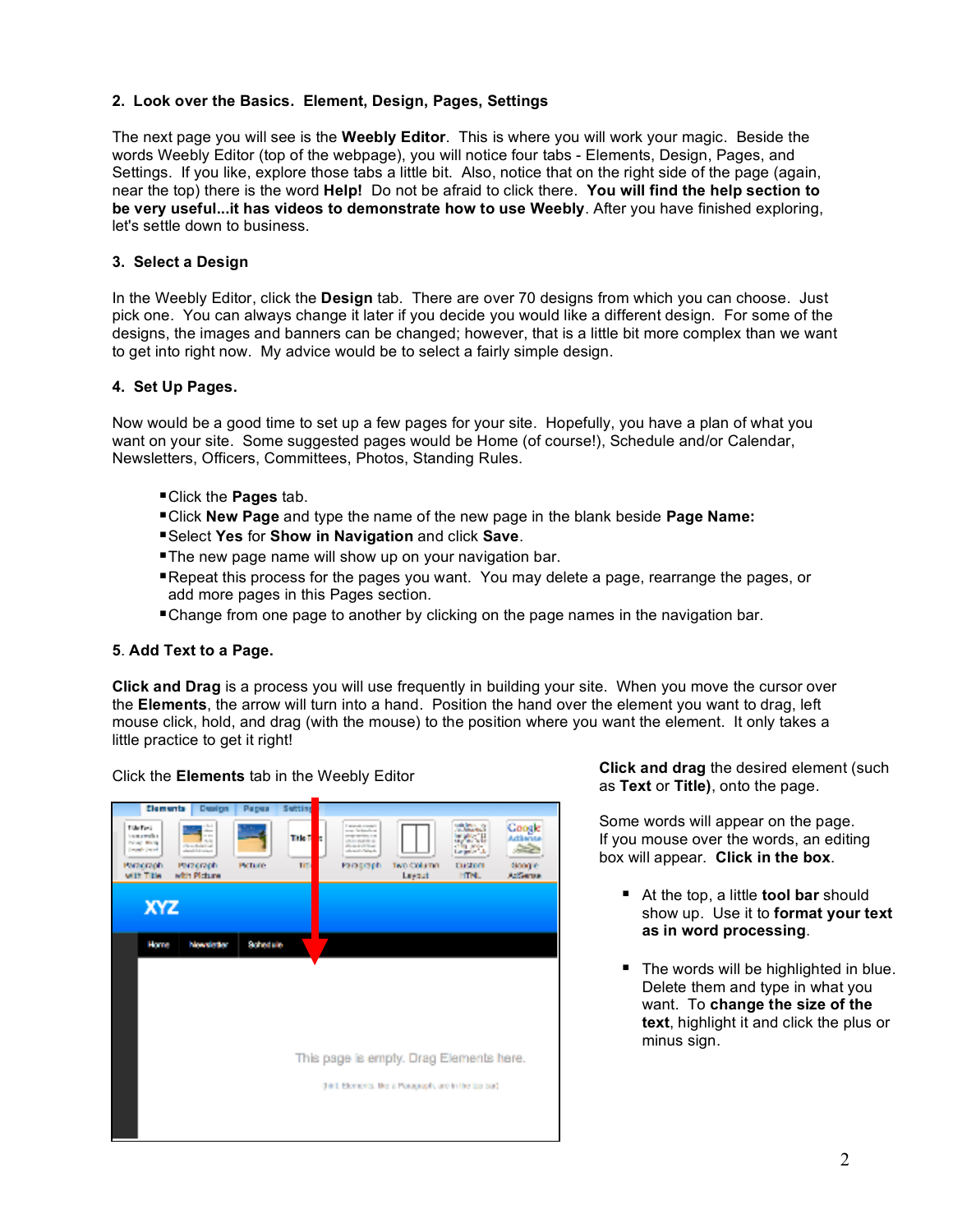| <b>Title of My Page</b> | = | <b>Editing Box</b> |
|-------------------------|---|--------------------|
| Little<br>Toolbar       |   |                    |

## **6. Add an image to a Page.**

Click and drag the **Picture** element onto your page. Click where it says **Click Here to Edit**. Navigate your computer until you find the image you want to add. Select it and click **Okay** or **Select**. When you move your mouse in the vicinity of the image, a box will show up around the image and a little tool bar will appear. If the tool bar does not show up, click anywhere in the editing box and it should appear. From that tool bar you can **Upload a New Image** (This will replace the current image.), put **a border** around the image (or, not), and give the image a **Caption**. Also, you may control the alignment of the image.

| ــ<br>- |  | mager<br>Upload new Image | <b>Household</b><br>Medium - III | <b>Regular Colors</b><br>Cray - | Position:<br>Center = 1 | <b>Capilon:</b> | Link<br>-> Set Link (website, event, file, etc) | Picture |  |
|---------|--|---------------------------|----------------------------------|---------------------------------|-------------------------|-----------------|-------------------------------------------------|---------|--|
|---------|--|---------------------------|----------------------------------|---------------------------------|-------------------------|-----------------|-------------------------------------------------|---------|--|

**By the way**, at any point in the process, you may click **buying publish**  $\mathbf{y}$  and your work will be saved and you can see how the site looks.

## **7. Add a Link to a Page**

**Either text or an image may be turned into a link.** Click in the editing box of the text or image that is to become a link. Highlight the text or click the image. In the little toolbar that appears, click the **Link** icon and a **Create Link To: box will appear.** You will be given several options. For example, if you want the image to link to a website, click the **Website** choice and enter the web address of the site. Click the box if you want the website to open in a new window and be sure to click **Save**.

## **8. Edit an Element.**

- **To rearrange elements,** in the Editor, position your mouse over the element you want to move, click and drag the editing box to the desired position.
- **To delete an element,** in the Editor, move the cursor into the area you want to delete. The editing box will appear. In the upper right corner is an "x. Click the "x" and click the **Delete** button.
- **To move an element to another page,** in the Editor, move the cursor into the area of the element you want to move. The editing box will appear. In the upper left corner is a **green arrow.** Click it. Mouse over the page to which you want the element moved and click. It works like magic!! You may need to reposition the element on its new page.
- **To make a change to the text in an element,** in the Editor, move your mouse into the area of the text that is to be changed. **When the editing box appears, click in it**. Then you may edit the text.

#### **9. Add Columns to a Page.**

- **To make your page have two columns** click and drag the **Two-Column Element** onto the page. Then, drag whatever elements you want into the two columns.
- **To create multiple columns** drag the two-column element onto the page and then drag the two column element into each of the two columns. Now you will have four columns. This could be used to create an arrangement such as the one pictured below. Content elements may be dragged into the columns.

Link Icon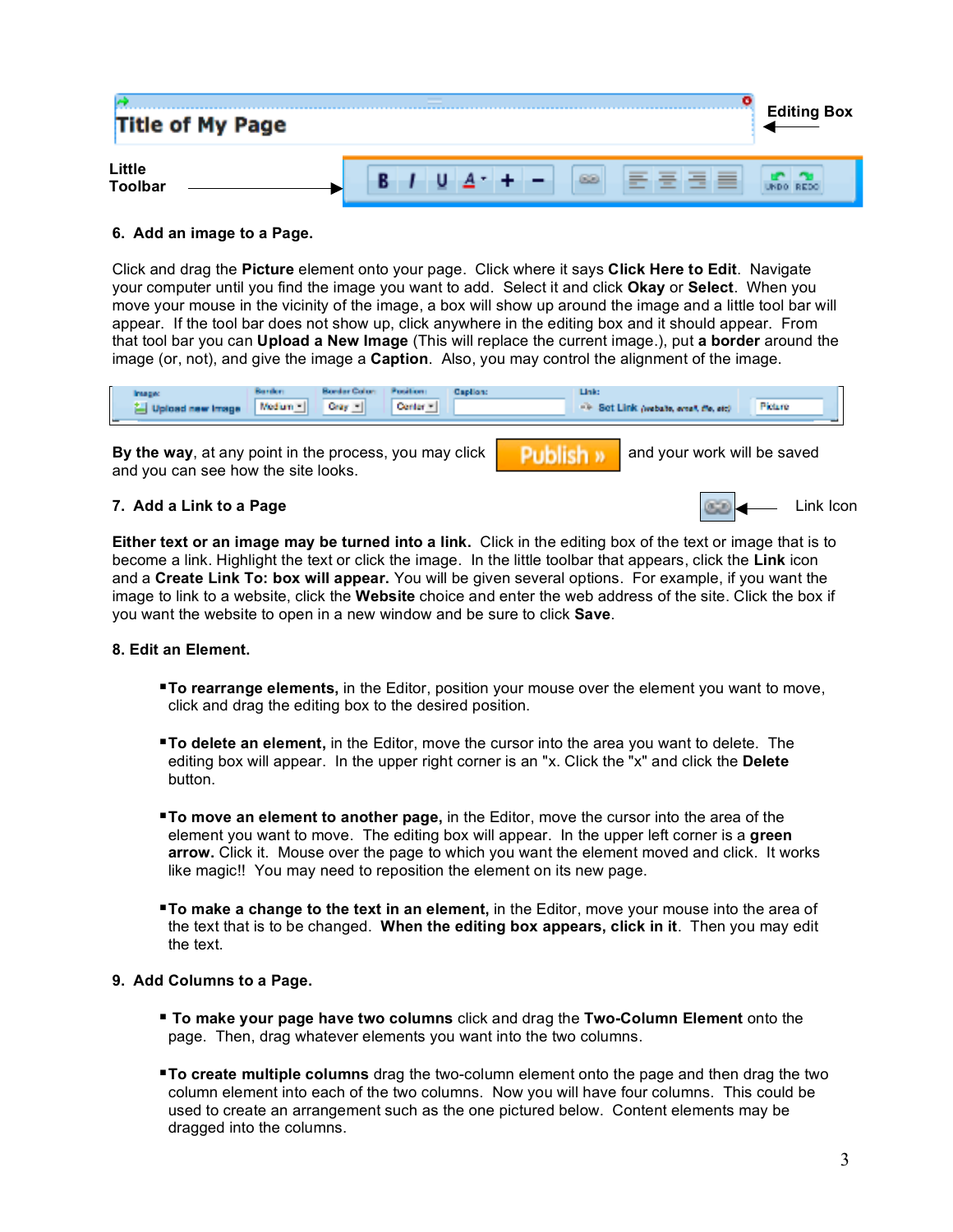| <b>Title Text. Click</b> | Paragraph, Click here to edit. |
|--------------------------|--------------------------------|
| here to edit.            |                                |

This image is actually one half of a page. So the total amount of columns is four. Content elements have been dragged into the sections of the columns.

## **10. Add a Photo Gallery**

- So far we have been working in the **Basic** area of the editor. Now click **Multimedia**.
- Click and drag the **Photo Gallery** element onto your page.
- Click where it says **Click Here to Upload Images**.
- Navigate your computer files to find the images to be uploaded, select and click **Okay** or **Select.**
- Your images will be scanned for viruses and uploaded.
- ■Clicking in your photo gallery element will make the toolbar appear. From this toolbar you may upload additional images and control the number of columns, spacing, and borders.

## **11. Add a Newsletter**

There are two good ways to add your chapter newsletter to you website. One is to **embed the newsletter** into the page. This is great because members can actually read the newsletter on the web page. The other is to **upload the file**. This will require that the member download the file to read the newsletter. This is also good because if a member is using a school computer, it may be that the district will block viewing of the embedded format. I personally use both on my chapter website. Here is what an embedded newsletter looks like.



The embedded newsletter is a bit more difficult to achieve...rather, it requires more steps. I love it, though. Members can choose to view it full screen. Also, they can choose to read it in book-like fashion, as slides, or by scrolling. In this format the newsletter can be downloaded and printed or emailed.

#### **Embedded Newsletter**

- In the address line of your web browser, type in www.scribd.com. Sign up.
- Click **Upload a Document**.
- Under **Select File,** click **Upload.**
- Navigate your computer to find the newsletter file**.** Click **Okay** or **Select.** If a pop-up appears, click **OK.**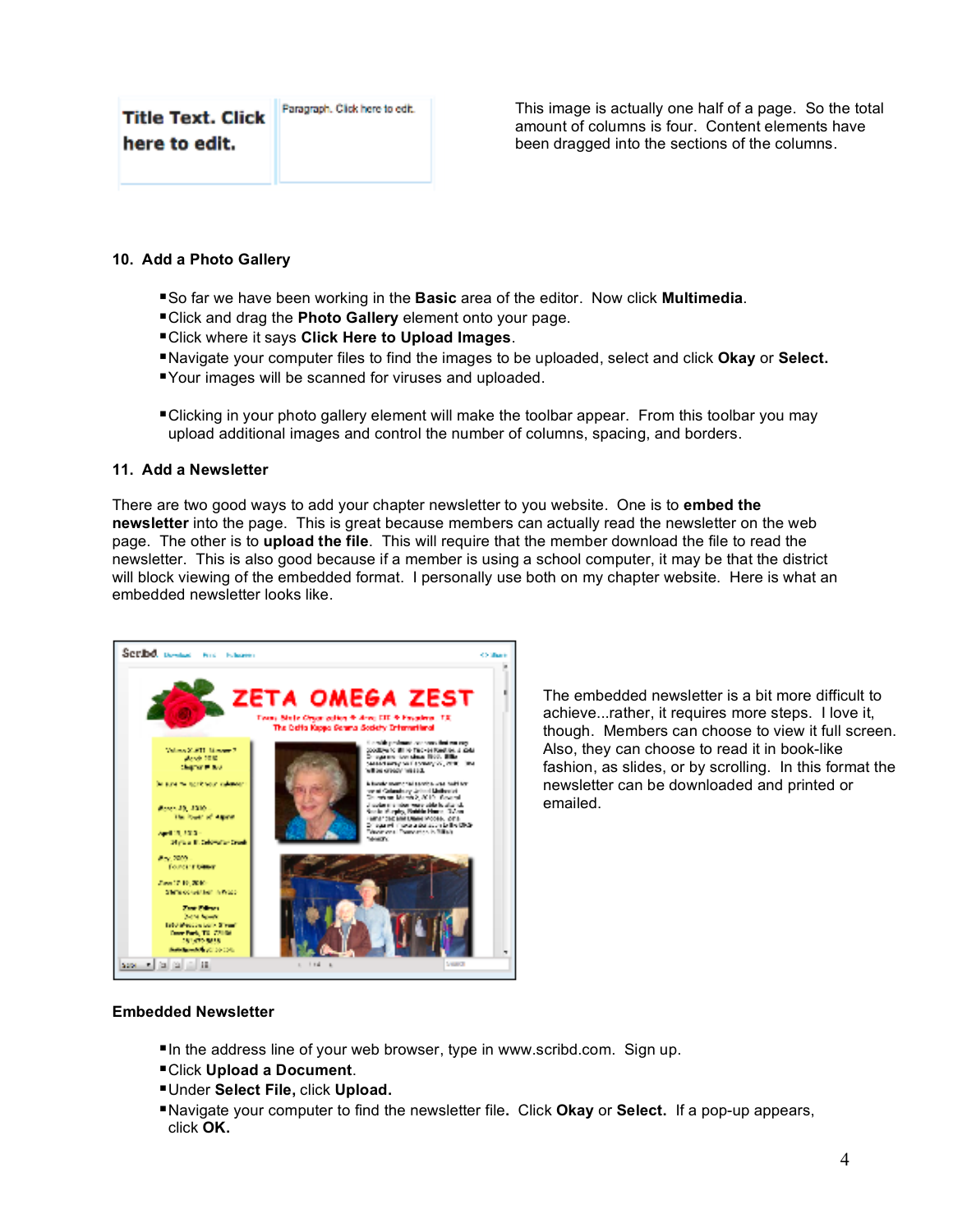- Click the name of the uploaded document.
- Find the button that says **Share** and click it.
- In the **Share this document** pop-up box, find **Embed this document** and click **Copy** (making sure that the Standard HTML tab is selected).
- **Now, go back to your Weebly Editor, and drag and drop the Custom HTML element onto the** page where you want the newsletter to be.
- Click in the editing box. In the little toolbar, click **Edit Custom HTML.**
- In the editing box, delete the words that are there and paste in your HTML from Scribd.
- Boom!! There is your newsletter!!

### **Upload the Newsletter for Downloading**

- In the Weebly Editor, click **Multimedia.**
- Drag and drop the **File** element to the place where you want the file to be located.
- Click in the editing box to get the little toolbar.
- In the little toolbar, click **Upload New File,** navigate your computer to locate the file to be uploaded and click Okay.
- The file will be uploaded to your webpage for others to download and read or print.

## **12. Add a Calendar**

A Goggle calendar may be added to your Weebly website.



- At www.calendar.google.com, sign up for **Google Calendar.** If you do not already have a Google Account, you will need to sign up for one. If you already have a Google account, then you must sign in. You will manage the calendar on your Weebly site from here.
- **Add events** to your calendar. This is a good place to show the birthdays of chapter members, upcoming meetings, school holidays, state testing days, and other items of interest to the educators in your chapter.
- On the calendar list, **click the arrow** next to the name of your chapter calendar. A nice little pop-up box will appear. In that box, click **Calendar settings**.





- Scroll to the bottom of the page and find **Private Address**.
- Click the **HTML** button.
- A **Private Address** box will pop up.
- Click the words **configuration tool**.
- **Copy the HTML** code that appears. One way to do this is to move your cursor into the box that contains the code. Using your keyboard, click **Control and A.** Then, click **Control and C.**
- Return to the Weebly editor and select the page where you will place the calendar**.**
- Drag and drop the **Custom HTML** element onto the page.
- Click in the element box. In the little toolbar, click **Edit Custom HTML**.
- Delete the words in the editing box and paste the HTML into the box. (I like to use **Control and V** on my keyboard.)
- Remember to **Publish**.